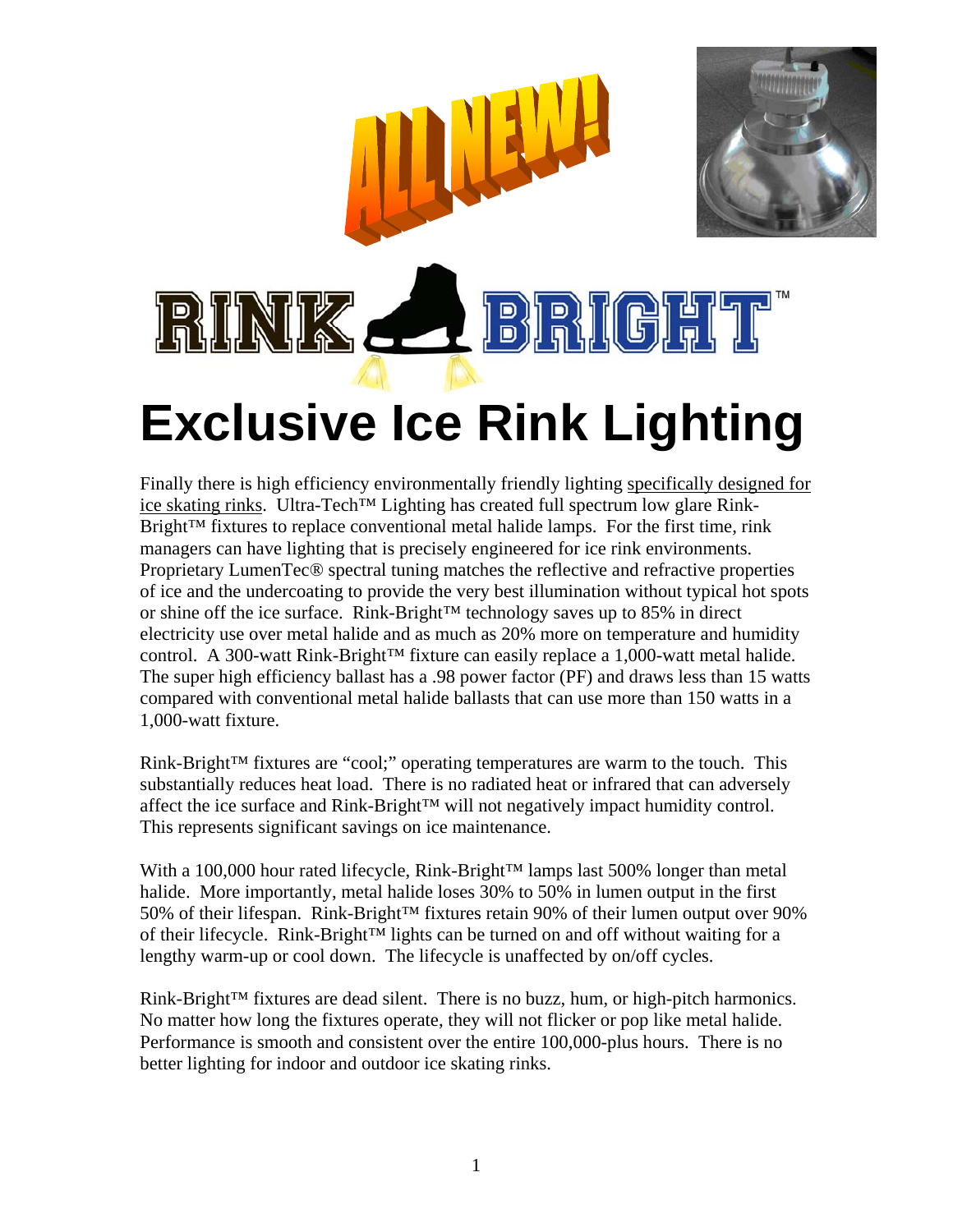## **Rink-Bright™ versus LED –**

Light emitting diode (LED) fixtures are *not appropriate* for ice rink lighting. LEDs using

alternating current (AC) drivers flicker at the alternating current 60Hz cycle, causing "strobe effect." The result is a form of stop action that can reduce visual acuity by up to half a foot for a skater at 15mph. Both ice hockey and figure skaters can sustain speed bursts in excess of 20mpg. Strobe effect also affects the ability to track and focus upon the puck that can travel between 75mph and 105mph. Even the slightest flicker can be disorienting for following





structure in motion. The<br>filcker rate of AC driven LEDs creates the<br>same effect that can impair visual acuity, distort depth perception, and even impact

fast movement on the ice. Although

metal halide lights can also flicker, the intensity tends to be less than a standard alternating current LED fixture. As the graph illustrates, an LED fixture can literally dip to near zero. LED flicker has been linked to strobe epilepsy, migraine headaches, nausea, impaired visual acuity, poor concentration, sleep disorders, mood swings, eye strain, and a lack of eye/hand coordination. The problem is serious enough for the IEEE Standards Working Group, IEEE PAR1789, to take up "Recommending practices for modulating current in High Brightness LEDs for mitigating health risks to viewers."

## **The Science of Illuminating Ice Rinks –**

Ice rinks present unique lighting challenges that include:

- ♦ Reflection off ice surface and refraction through the ice surface
- ♦ Penetration through to undercoating (paint)
- ♦ Glare
- ♦ Potential temperature interference
- ♦ Potential humidity interference
- ♦ Viewing gallery lighting contrast

Since ice has a high reflectivity index, metal halide and LED lighting produces sharp

glare spots or "hot spots" on the surface. This can obscure contrast and cause pupils to repeatedly dilate and contract, producing eye strain. Hot spots can interfere with depth perception and distort spatial perspective. This is critical for both ice hockey and figure skating since a hot spot can obscure the position of the puck or the landing site for a jump.





On the left, metal halide and LED light bounces off the ice surface causing hot spots and glare.<br>Rink-Bright penetrates to the painted subsurface and refracts up through the ice for more uniform<br>illumination on the right.

Rink-Bright™ technology employs proprietary nanoreflector coatings that diffuse light over the intended illumination field. In addition, the spectrum is tuned to penetrate through the ice to the undercoating and refract back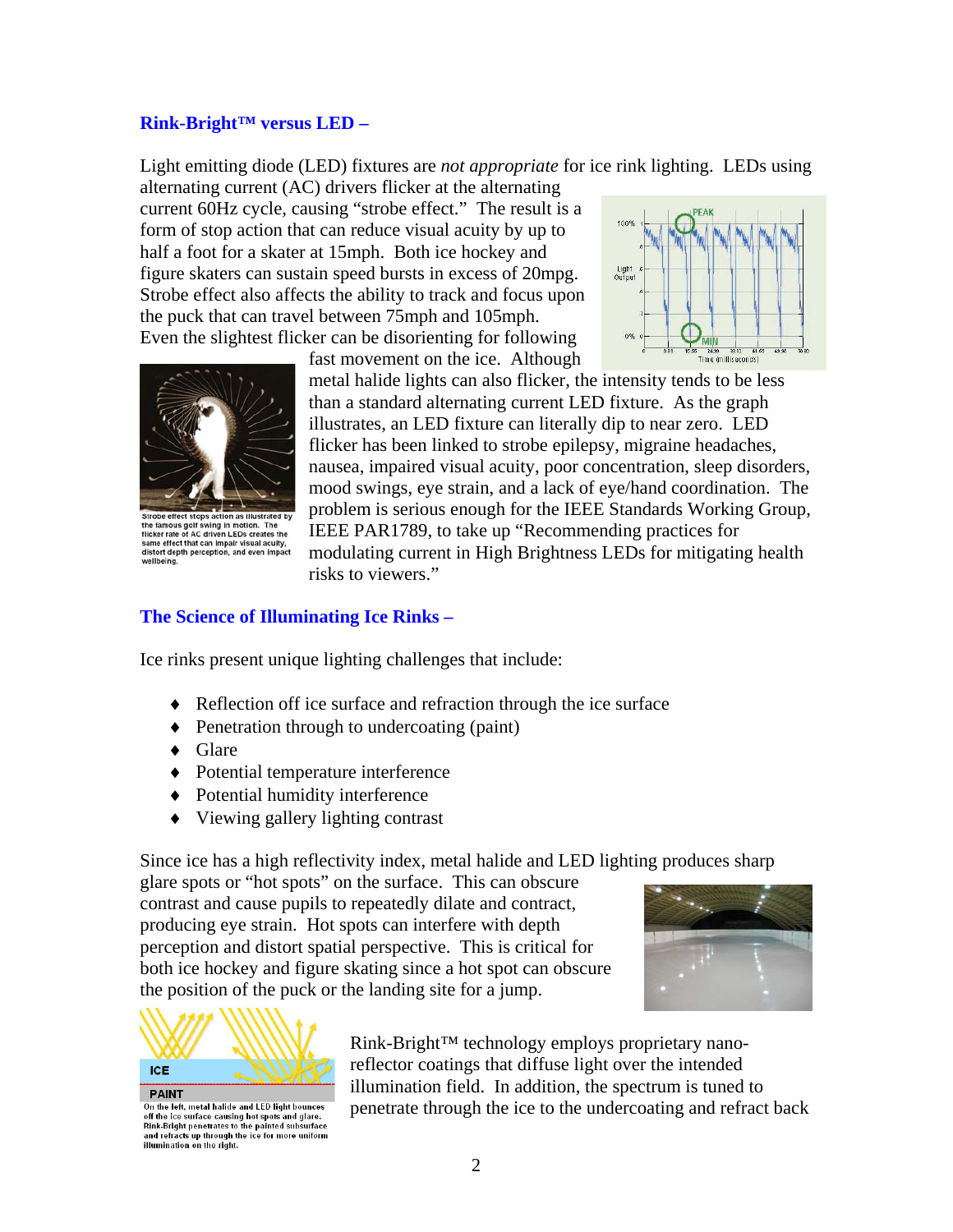through the surface to provide uniformity. The result is a more visible surface with no

glare and no distortion. Bulbs are not hot like metal halide so none of the lamp's energy is wasted by generating heat and invisible infrared light. This provides maximum efficiency using the least amount of electricity. Since there is no excess heat, Rink-Bright™ fixtures will not add to air conditioning or refrigeration loads. Consider that metal halide bulbs may



be as hot as 900°F and can project radiant heat down to the ice surface. This can accelerate melting and sublimation, requiring additional refrigeration and ice surface maintenance. The added evaporation can adversely impact humidity, further degrading the rink environment and raise energy costs.

## **Spectrum Balance –**

Rink-Bright™ uses a fully balanced spectrum with emphasis upon "visually effective lumens" (VEL). Although the color temperature is rated above 6,500K, the light is UV truncated with wavelength concentrations within the most appropriate range for the reflective and refractive properties of ice surfaces. It is important to understand that frozen water is one of the most complex and variable compositions in nature. There is no such thing as simply "ice." The reflective and refractive properties of ice depend upon many factors that include the freezing time, freezing temperature, maintenance temperature, humidity, surface finish, moisture, and more. This is why the *right spectral balance* is so important. For the best illumination, the spectrum must have a range and intensity that covers all likely ice conditions.

For ice and snow, a more uniform color distribution is critical. Excessive peaks or dips in spectral balance can cause visual voids. Unfortunately, very little attention has been given to perfecting lighting specifically for the conditions of ice skating venues… both

indoor and outdoor. Virtually every ice rink has used *generic* high-bay or low-bay conventional lighting that is used for wide varieties of applications… none specific to ice rink illumination.

Rink-Bright™ is part of the Ultra-Tech™ Lighting family of winter sports luminaries that include Snow-Bright™ and Field-Bright™. Already, Snow-Bright™ lamps have

become the absolute standard for night skiing and riding with a spectrum matched to the reflective and refractive properties of snow. This same technology is now available for ice rinks. Not only does the Rink-Bright™ spectrum match the properties of ice skating surfaces, it also takes advantage of particular properties of the human eye which has maximum sensitivity within the green/orange range.



This means that less intensity can still provide greater visual acuity. When combined with the full diffusion nano-particle reflector and high dispersion fixture geometry, maximum effective illumination is achieved with more than 85% energy savings.